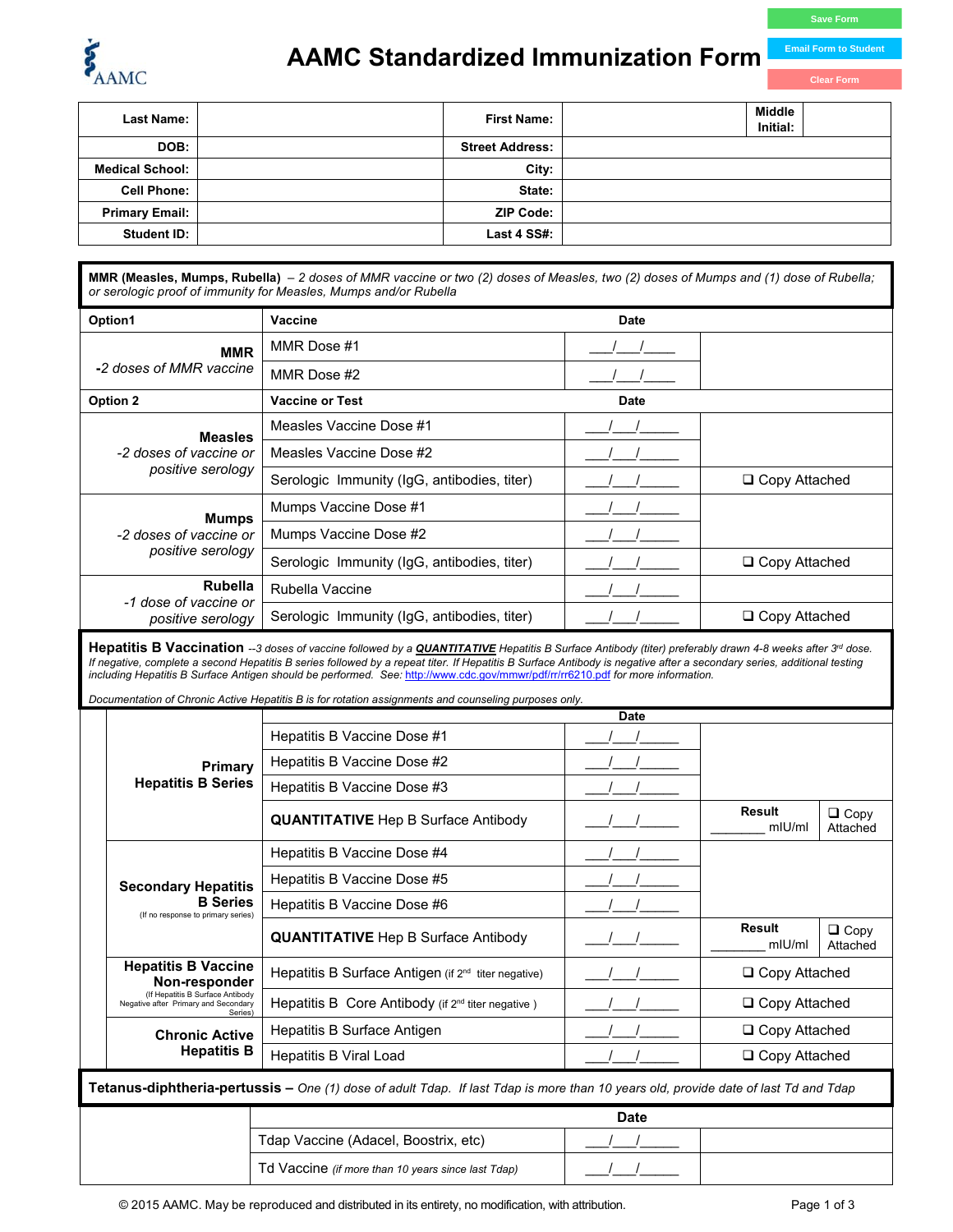

## **AAMC Standardized Immunization Form**

| Name:                                                                                                                                                                                                                                                                                                           |                                                                                     | (Last, First, Middle Initial)                                                            |                                  |                  | Date of Birth:                             |                                    |  |
|-----------------------------------------------------------------------------------------------------------------------------------------------------------------------------------------------------------------------------------------------------------------------------------------------------------------|-------------------------------------------------------------------------------------|------------------------------------------------------------------------------------------|----------------------------------|------------------|--------------------------------------------|------------------------------------|--|
|                                                                                                                                                                                                                                                                                                                 |                                                                                     |                                                                                          |                                  | (mm/dd/yyyy)     |                                            |                                    |  |
| TUBERCULOSIS SCREENING - Results of last (2) TSTs (PPDs) or (1) IGRA blood test are required regardless of prior BCG<br>status. If you have a history of a positive TST (PPD)>10mm or IGRA please supply information regarding any evaluation and/or<br>treatment below. You only need to complete ONE section. |                                                                                     |                                                                                          |                                  |                  |                                            |                                    |  |
|                                                                                                                                                                                                                                                                                                                 | Skin test or IGRA results should not expire during proposed elective rotation dates |                                                                                          |                                  |                  |                                            |                                    |  |
| or<br>must be updated with the receiving institution prior to rotation.                                                                                                                                                                                                                                         |                                                                                     |                                                                                          |                                  |                  |                                            |                                    |  |
| <b>Tuberculin Screening History</b>                                                                                                                                                                                                                                                                             |                                                                                     |                                                                                          |                                  |                  |                                            |                                    |  |
|                                                                                                                                                                                                                                                                                                                 | <b>Section A</b><br><b>Date Placed</b>                                              |                                                                                          | <b>Date Read</b>                 | Reading          | Interpretation                             |                                    |  |
|                                                                                                                                                                                                                                                                                                                 |                                                                                     | <b>TST#1</b>                                                                             |                                  |                  | mm                                         | $\Box$ Pos $\Box$ Neg $\Box$ Equiv |  |
|                                                                                                                                                                                                                                                                                                                 |                                                                                     | <b>TST#2</b>                                                                             |                                  |                  | mm                                         | $\Box$ Pos $\Box$ Neg $\Box$ Equiv |  |
|                                                                                                                                                                                                                                                                                                                 | <b>Negative Skin or</b><br><b>Blood Test</b><br><b>History</b>                      | TST#3                                                                                    | $\begin{array}{ccc} \end{array}$ |                  | mm                                         | $\Box$ Pos $\Box$ Neg $\Box$ Equiv |  |
|                                                                                                                                                                                                                                                                                                                 |                                                                                     |                                                                                          |                                  | <b>Date</b>      | <b>Result</b>                              |                                    |  |
|                                                                                                                                                                                                                                                                                                                 | Last two skin test<br>or IGRAs required<br>Use additional<br>rows as needed         | <b>IGRA Blood Test</b><br>(Interferon gamma releasing assay)                             |                                  |                  | $\Box$ Negative<br>$\Box$ Indeterminate    | □ Copy Attached                    |  |
| section only                                                                                                                                                                                                                                                                                                    |                                                                                     | <b>IGRA Blood Test</b><br>(Interferon gamma releasing assay)                             |                                  |                  | $\square$ Negative<br>$\Box$ Indeterminate | □ Copy Attached                    |  |
|                                                                                                                                                                                                                                                                                                                 |                                                                                     | <b>IGRA Blood Test</b><br>(Interferon gamma releasing assay)                             |                                  |                  | $\Box$ Negative<br>$\Box$ Indeterminate    | □ Copy Attached                    |  |
| TB                                                                                                                                                                                                                                                                                                              | <b>Section B</b>                                                                    |                                                                                          | <b>Date Placed</b>               | <b>Date Read</b> | Reading                                    | Interpretation                     |  |
| one                                                                                                                                                                                                                                                                                                             |                                                                                     | Positive TST                                                                             |                                  |                  | mm                                         |                                    |  |
|                                                                                                                                                                                                                                                                                                                 |                                                                                     |                                                                                          |                                  | Date             | Result                                     |                                    |  |
| complete                                                                                                                                                                                                                                                                                                        | <b>History of</b><br>Latent                                                         | Positive IGRA Blood Test<br>Chest X-ray<br>Prophylactic Medications for latent TB taken? |                                  |                  | IU                                         | □ Copy Attached                    |  |
|                                                                                                                                                                                                                                                                                                                 | Tuberculosis,<br><b>Positive Skin</b><br>Test or                                    |                                                                                          |                                  |                  |                                            | □ Copy Attached                    |  |
|                                                                                                                                                                                                                                                                                                                 | <b>Positive Blood</b>                                                               |                                                                                          |                                  |                  |                                            | $\Box$ Yes $\Box$ No               |  |
|                                                                                                                                                                                                                                                                                                                 | Test                                                                                | Total Duration of prophylaxis?                                                           |                                  |                  |                                            | Months                             |  |
| Please                                                                                                                                                                                                                                                                                                          |                                                                                     | Date of Last Annual TB Symptom Questionnaire<br>(if applicable)                          |                                  |                  | □ Copy Attached                            |                                    |  |
|                                                                                                                                                                                                                                                                                                                 | <b>Section C</b>                                                                    |                                                                                          |                                  |                  | <b>Date</b>                                |                                    |  |
|                                                                                                                                                                                                                                                                                                                 |                                                                                     | Date of Diagnosis                                                                        |                                  |                  |                                            |                                    |  |
|                                                                                                                                                                                                                                                                                                                 | <b>History of Active</b><br><b>Tuberculosis</b>                                     | Date of Treatment Completed                                                              |                                  |                  | □ Copy Attached                            |                                    |  |
|                                                                                                                                                                                                                                                                                                                 |                                                                                     | Date of Last Annual TB Symptom Questionnaire<br>(if applicable)                          |                                  |                  | □ Copy Attached                            |                                    |  |
|                                                                                                                                                                                                                                                                                                                 |                                                                                     | Date of Last Chest X-ray                                                                 |                                  |                  | □ Copy Attached                            |                                    |  |
| Varicella (Chicken Pox) -2 doses of vaccine or positive serology                                                                                                                                                                                                                                                |                                                                                     |                                                                                          |                                  |                  |                                            |                                    |  |
|                                                                                                                                                                                                                                                                                                                 |                                                                                     |                                                                                          |                                  |                  | <b>Date</b>                                |                                    |  |
|                                                                                                                                                                                                                                                                                                                 |                                                                                     | Varicella Vaccine #1                                                                     |                                  |                  |                                            |                                    |  |
|                                                                                                                                                                                                                                                                                                                 |                                                                                     | Varicella Vaccine #2                                                                     |                                  |                  |                                            |                                    |  |
|                                                                                                                                                                                                                                                                                                                 |                                                                                     | Serologic Immunity (IgG, antibodies, titer)                                              |                                  |                  | □ Copy Attached                            |                                    |  |